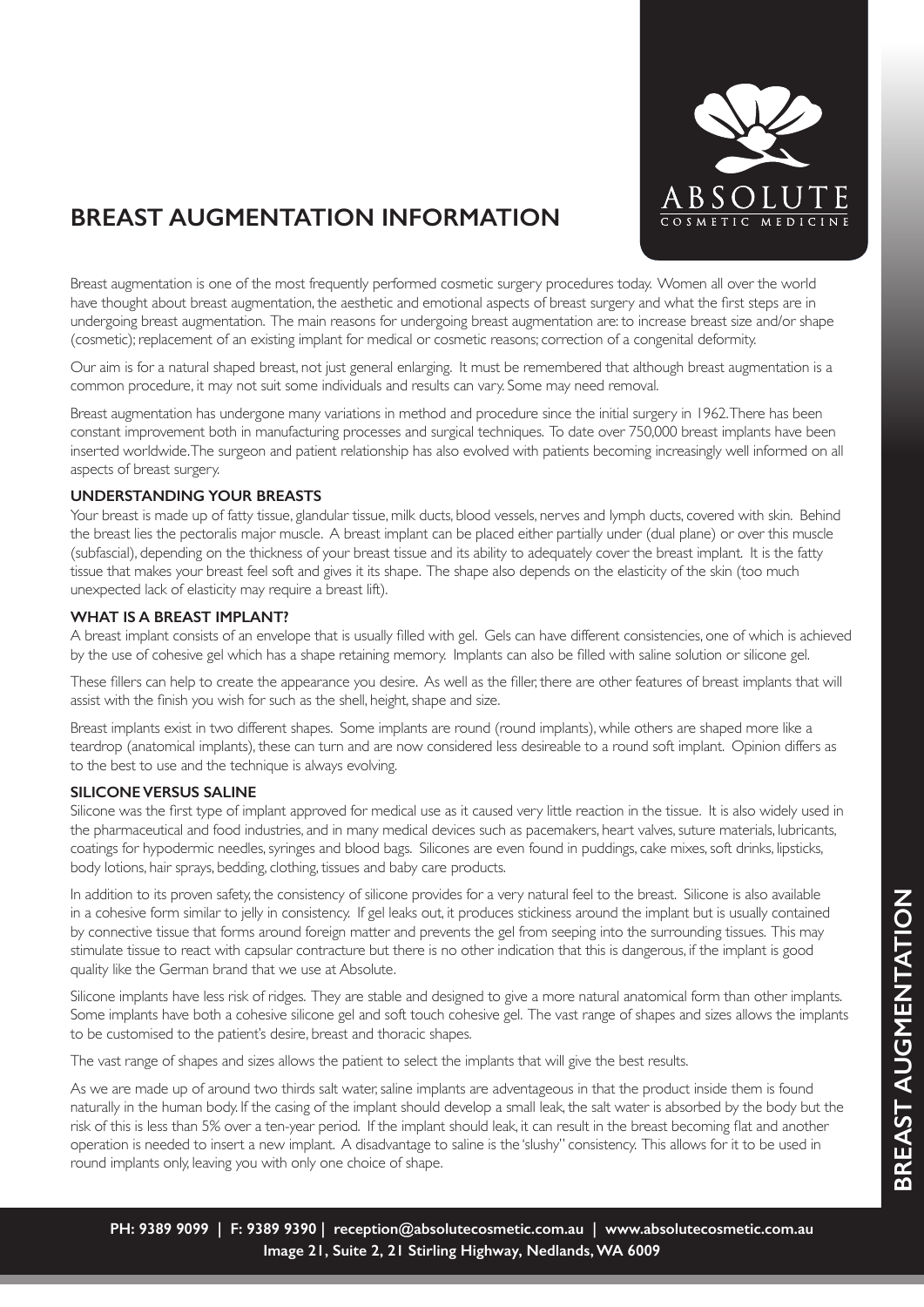

## **BREAST AUGMENTATION INFORMATION**

### **FACTORS LIMITING YOUR SELECTION AND SIZE**

The implant size you are able to have may be limited by your existing breast tissue characteristics. For example, the elasticity of your skin or the amount of existing breast tissue you have may keep you from increasing your breast size as much as you might like.

The skin needs to be sufficiently elastic to be able to cover the desired implant correctly. Implants that are too large for the quantity of skin and breast tissue available may remain visible or palpable below the skin.

This may spoil the effect that you want to achieve. Furthermore, you may face a greater risk of surgical complications. Your practitioner will explain any limitations during your consultation.

You must be realistic. A good clinic limits your risk but does not completely eliminate it.

### **HOW LONG DO BREAST IMPLANTS LAST FOR?**

Breast implants are artificial devices which will gradually age and wear out, and will eventually need to be removed or replaced. This should be considered after ten to twenty years, which is when the risk of problems may increase. How long the breast implant remains without complications, depends on the type of implant inserted and the type of surgery you have had.

Implants can last less than this period and /or the result may deteriorate.

It is important to remember that a breast implant, whatever it is filled with, is not necessarily in place for life and to remember removal or replacement may be necessary. This can add expense in the future along with the cost of any problems encountered.

There are women who have the same breast implants in place for over thirty years without problems, but there are also women who have to have their implants replaced within a relatively short period of time. For these reasons, you should be aware that you may need to undergo surgery on your breasts again for some reason, directly related to your breast implants. You must budget for this.

#### **PREPARING FOR THE OPERATION**

Your surgeon will begin by making sure that you are in good health, well informed and have realistic expectations of the result, as well as the risks and the post-operative instructions. All aspects of the surgery should be fully understood by the patient before the procedure date is booked. It is also important for the surgeon to understand your size requirements. A decision also needs to be made on the positioning of the implant. It can be placed either partially or totally under the pectoralis major muscle (dual plane) or on top of the muscle and under the glands (sub fascial). The surgeon, in consultation with you, will choose the location depending on your physical characteristics.

The most important part of the "pre-surgery workup" is ensuring you are psychologically prepared, realistic and fully informed. Having breast augmentation will not change your life; some patients may not like the shape, or the size may not match their expectations. For this reason, you MUST be realistic and well informed.